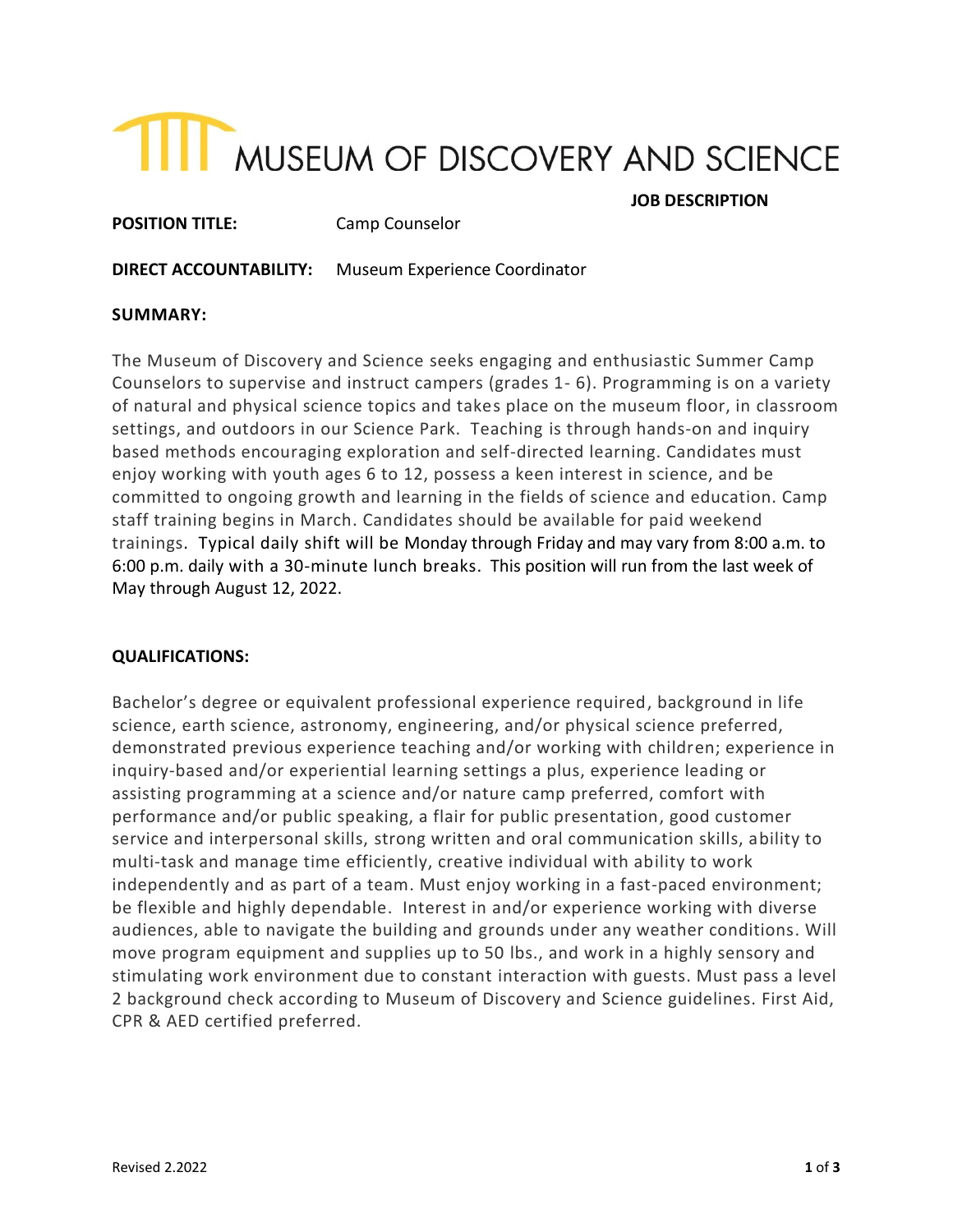#### **DUTIES AND RESPONSIBILITIES:**

- 1. Lead and implement creative programs and activities for campers (grades 1-6) on a variety of science topics while encouraging positive self-esteem of campers and positive group dynamics.
- 2. Supervise and maintain camper safety and discipline in a fun and positive way.
- 3. Serve as a role model and actively support fostering opportunities for successful interaction between campers, camp staff, and volunteers.
- 4. Provide an exceptional experience for campers and their families and be proactive in problem-solving and communicating issues and solutions to campers and parents.
- 5. Conduct indoor/outdoor programming in all types of weather conditions.
- 6. Set-up and maintain program materials, technical equipment, and supplies.
- 7. Prepare for and actively participate in all staff training and meetings.
- 8. MODS dress code required.
- 9. Perform these and all other duties assigned.

# **COMPETENCIES:**

- 1. Written and Verbal Communication Skills.
- 2. Excellent customer service skills.
- 3. Time Management.
- 4. Ability to work with little or no supervision.
- 5. Detail oriented and excellent organizational skills.
- 6. Excellent analytical, critical thinking, and problem-solving skills.
- 7. Ability to handle multiple projects simultaneously and independently.
- 8. Proven self-starter with demonstrated ability to make decisions.
- 9. Excellent relationship building, interpersonal and leadership skills.
- 10. Collaboration Skills.
- 11. Personal Effectiveness/Credibility.
- 12. Flexibility.
- 13. Technical Capacity Desired.
- 14. Stress Management/Composure.
- 15. Project Management.

# **SUPERVISORY RESPONSIBILITY:**

This position supervises campers during summer camp.

#### **WORK ENVIRONMENT:**